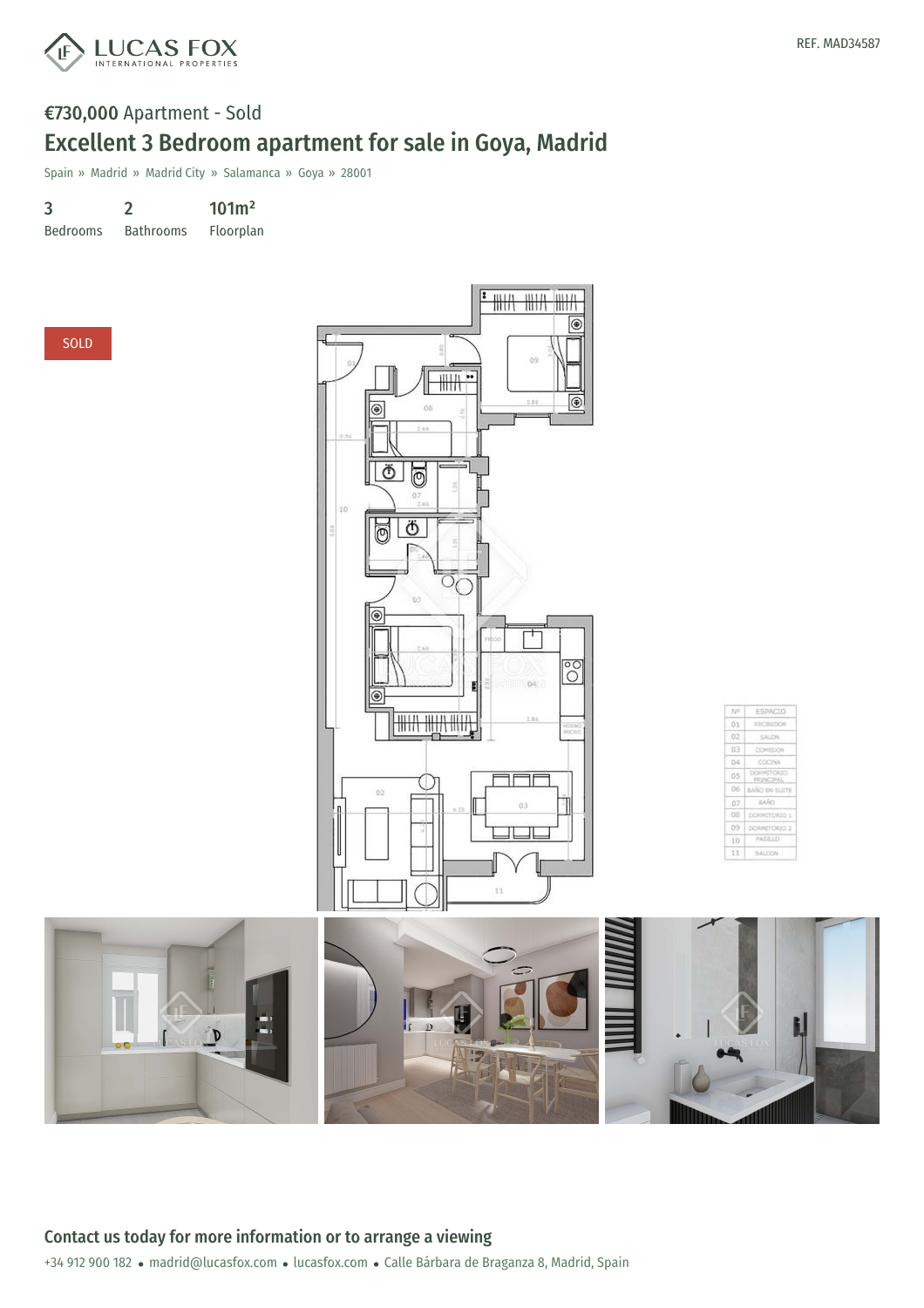

# €730,000 Apartment - Sold Excellent 3 Bedroom apartment for sale in Goya, Madrid

Spain » Madrid » Madrid City » Salamanca » Goya » 28001

3 Bedrooms 2 101m²

Bathrooms Floorplan

#### OVERVIEW

### Extraordinary 101m² , 3-bedroom apartment for sale in a beautiful building, on one of the most popular streets in Goya, just a few minutes from Retiro.

Lucas Fox sells this luxurious apartment that is located in the heart of Goya, the Salamanca district, just a few minutes from the acclaimed Buen Retiro Park.

Located on a second exterior floor and with an area of 101m², the property consists of a living-dining room, kitchen, 3 bedrooms and two bathrooms. It also has a large balcony in the living room, providing a lot of light to this part of the house.

In the approach of the reform, two large bedrooms could be obtained, one ensuite, apart from a single bedroom, and a complete bathroom in the corridor, a spacious living-dining room and an open kitchen. The ceilings are high enough, 3m high, to install hot/cold air through ducts, it has central heating, and there is also a concierge in the building.

The unbeatable location of the estate of this magnificent apartment is a perfect option to live in one of the best areas of Madrid.



[lucasfox.com/go/mad34587](https://www.lucasfox.com/go/mad34587)

Concierge service, Lift, Natural light, Air conditioning, Balcony, Double glazing, Equipped Kitchen, Exterior, Heating